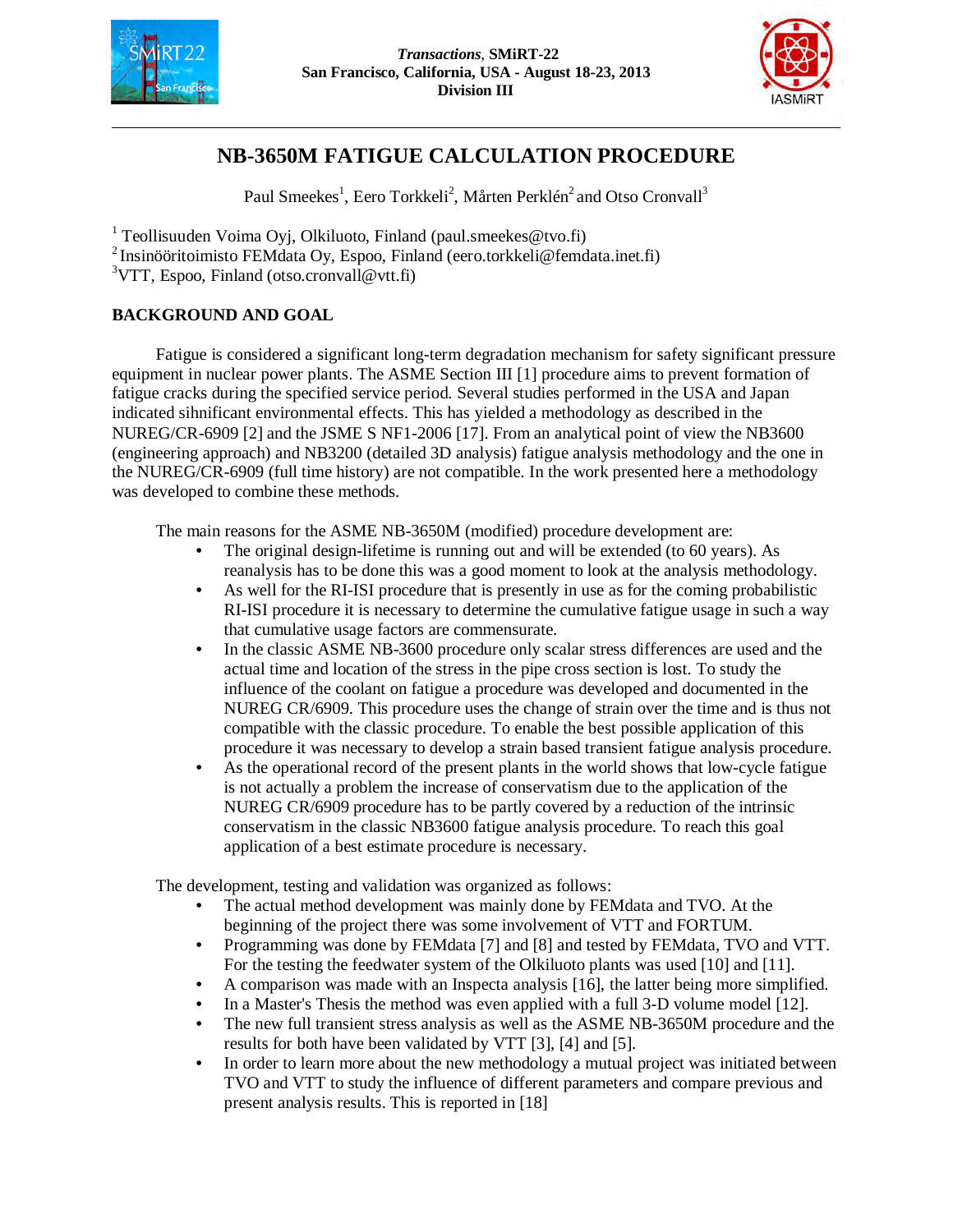# **METHODOLOGY DESCRIPTION FOR ANALYSIS OF ONE CROSS SECTION**

The main means to achieve the goal are described below:

- 1. Determine the full stress/strain time history at distinct locations around the circumference and both at the inside and outside of the pipe, see figure 1 and 2.
- 2. Determine the local temperatures, stresses and strains in all directions.
- 3. The tests on which the NUREG CR/6909 procedure is based were 1-D axial monotonic tests in constant temperature water. Obviously application is not straightforward. To approach the NUREG test situation in the distinct locations defined above the full fatigue analysis is performed separately for every requested angle  $\varphi$ , see figure 1.
- 4. Shear stresses have been fully taken into account in the determination of the true strains. True strain is here defined as the actual deformation of the material in a distinct direction.
- 5. The sign of tensional and compressive stress and strain components is taken into account at all times and in all equations. In the classic ASME NB-3600 procedure the sign is lost but the sign is necessary for the NUREG CR/6909 procedure.
- 6. Stress indices are separately defined for all relevant stress directions and types and taken into account for the stress and strain component that is actually affected.
- 7. True strains are determined with analytical equations.
- 8. Fatigue strain cycles and associated time periods are determined with an adapted rainflow method.
- 9. The allowable number of cycles is directly obtained with help of the fatigue strain cycle.
- 10. Once looking in one direction only it is also possible to take the unidirectional NUREG/CR-6909 procedure into account.



Figure 1. Work flow for the fatigue analysis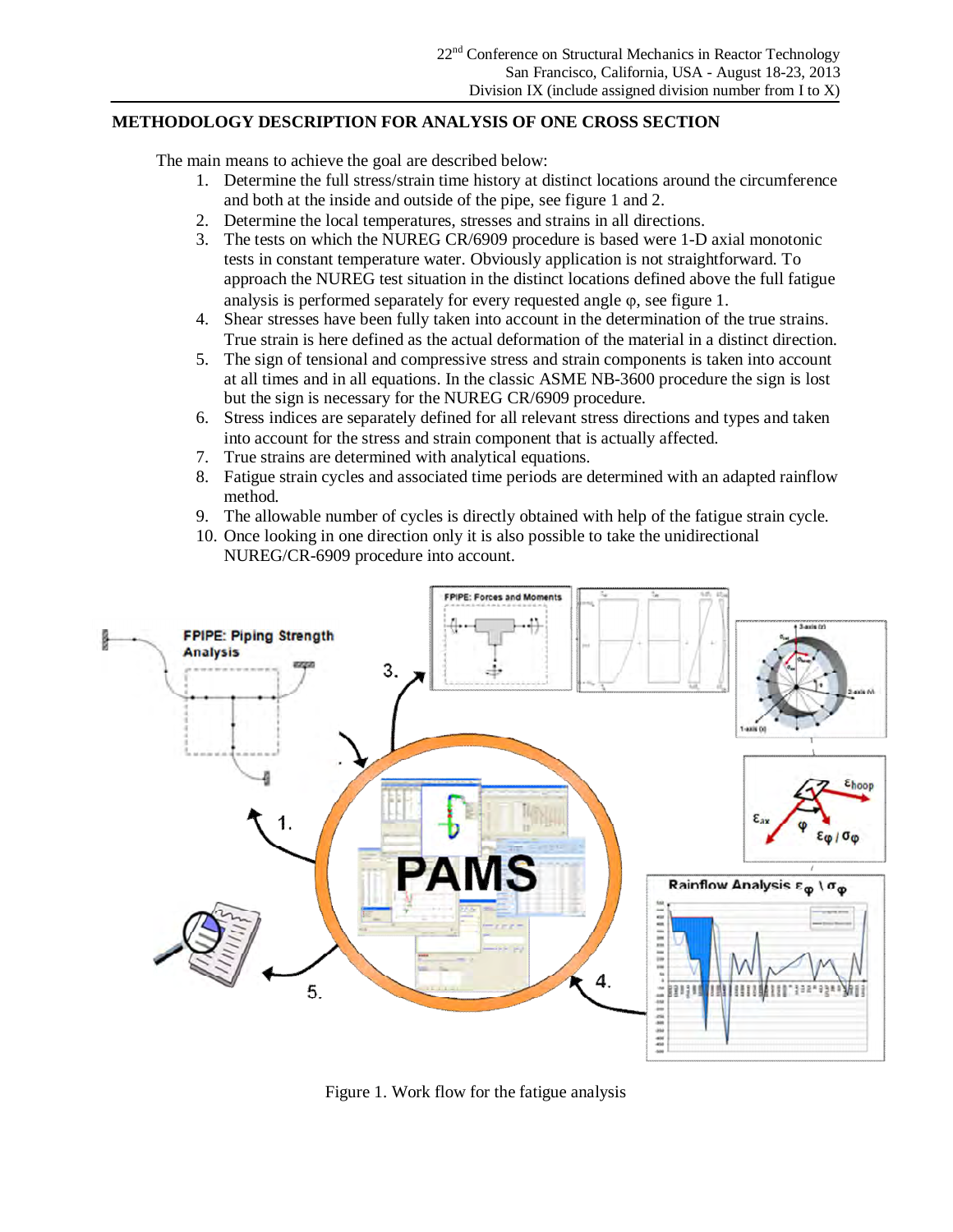# **ANALYSIS PARAMETER SETTINGS**

In the analysis the following parameters can be set:

- Angle  $\theta$  defining the number of points to be analyzed around the circumference  $\rightarrow$ circumferential output angle 0° … 360°, default step 30°, see figure 2.
- Angle  $\varphi$  defining the directions to be analyzed angles between the angles  $0^{\circ}$  and  $90^{\circ}$ alternatively 0° and 180° in case  $\tau_{\text{range}} > 10$ , default step 15°, see figure 2.
- $\bullet$   $\Delta \sigma_{\text{fen}}$ : thermal stress resolution to save analysis time, as a default no time step may yield a thermal stress change of more than 5 MPa.
- FIEN: F<sub>en</sub> method choice: J1, J2, V1 and V2. These different stress (J) and strain (V) based fatigue analysis methods are later discussed in more detail.
- Design fatigue curve selection: ASME, ANL, or user defined (in input data).
- $\varepsilon_{th}$ : threshold value for strain amplitude, default from [1] (A-8) (A-13) (A-18)
- $\epsilon$ ps<sub>th</sub>+: strain increase to start Fen analysis, default same as for  $\epsilon$ <sub>th</sub>
- $\epsilon$ ps<sub>th</sub>-: strain decrease to reset F<sub>en,nom</sub> to 1, default  $\epsilon$ ps<sub>th</sub>- =  $\epsilon$ ps<sub>th</sub>+
- SIGTOL ( $\Delta \sigma_{\text{tol}}$ ): stress cycles with range less than  $\Delta \sigma_{\text{tol}}$  omitted from fatigue analysis, default 10 MPa.
- IHIST10: ( $\varphi$  constant over whole analysis, results for "most severe"  $\varphi$  are displayed)
- $\theta \rightarrow 0$  load cycles calculated individually, usage factors (same  $\varphi$ ) are summed
- $1 \rightarrow$  calculation over plant history, best estimate for unidirectional fatigue



Figure 2. Discrete locations around the circumference of the node and stress/strain directions.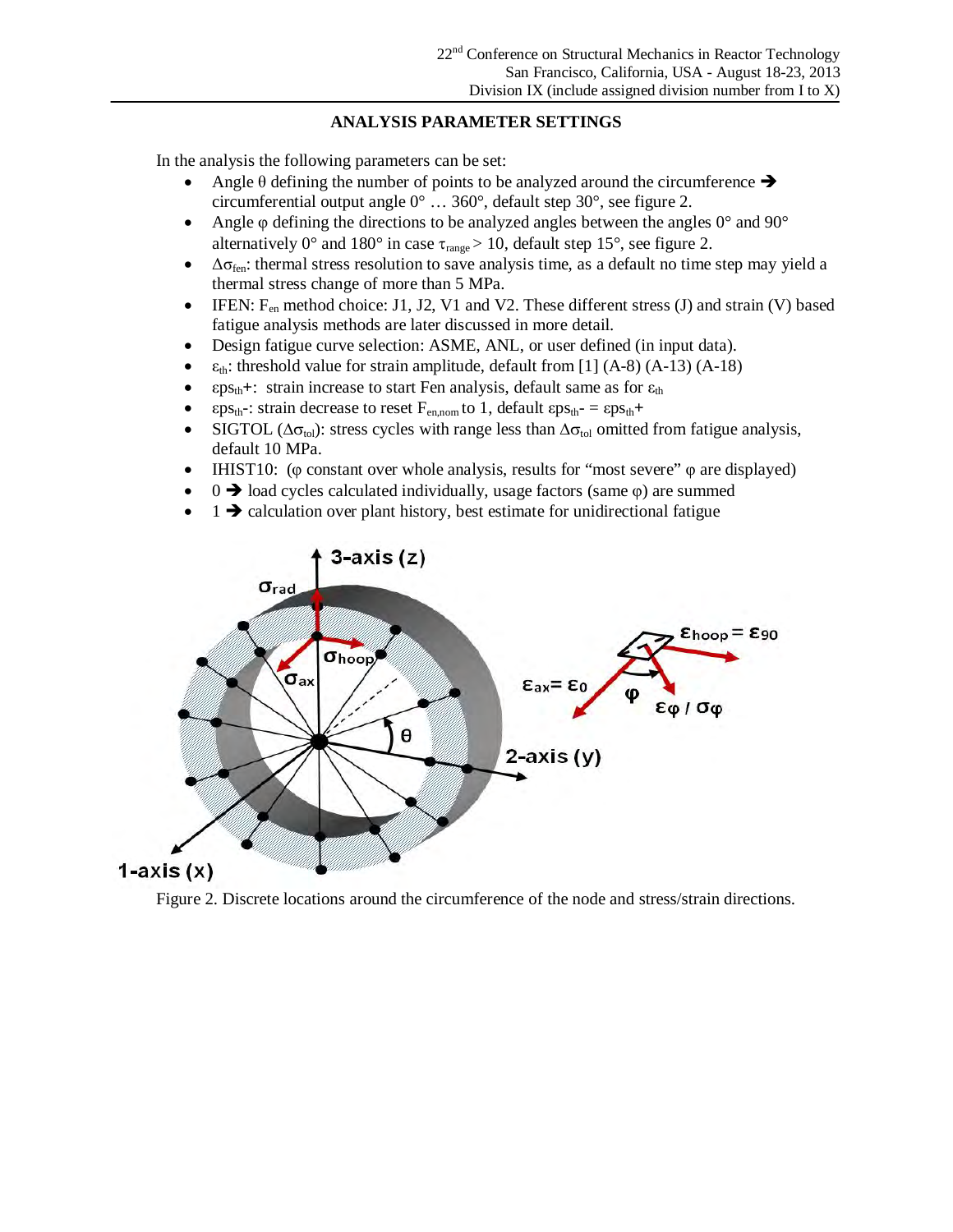#### **STRESS ANALYSIS**

In the fatigue analysis first the nominal transient stresses due to internal pressure, moments and thermal loading are separately determined. Then these nominal stresses are multiplied by the applicable stress indices. Separate stress indices were defined for longitudinal and transverse welds and for the load cases internal pressure, moments and thermal loading [6]. These were defined with use of the stress indices from [2] table NB-3681 (a)-1. For different locations around the circumference different sets of stress indices can be defined, see figure 2. In case for instance the weld does not coincide with a transition of the cross section different analysis can be defined for these cross-sections. After being multiplied with the stress indices the stresses are used to determine the stress time histories and strain time histories in the locations requested. In these locations the fatigue is separately determined in every direction  $\varphi$ , see figure 2, with help of the following equations:

> $\epsilon_{\omega} = \frac{1}{2} (\epsilon_{\text{axial}} + \epsilon_{\text{hoop}}) + \frac{1}{2} (\epsilon_{\text{axial}} - \epsilon_{\text{hoop}}) \times \cos(2\varphi) + \frac{1}{2} \gamma \times \sin(2\varphi)$  $\sigma_{\varphi} = \frac{1}{2} \left( \sigma_{\text{axial}} + \sigma_{\text{hoop}} \right) + \frac{1}{2} \left( \sigma_{\text{axial}} - \sigma_{\text{hoop}} \right) \times \cos(2\varphi) + \tau \times \sin(2\varphi)$

## **RAINFLOW METHOD G**

As a starting point both rainflow methods CEN/TC147/WG2 N23 (ISO) and ASTM E1049-85 were investigated. These methods give the same stress and strain cycles but the time information of the cycle is lost. This is a problem with regard to the application of the NUREG CR/6909 procedure that requires a strain based integration over the time. Therefore, based on the aforementioned methods, an adapted method called method G was developed, see figure 3 below.



Figure 3. adapted rainflow analysis method, method G.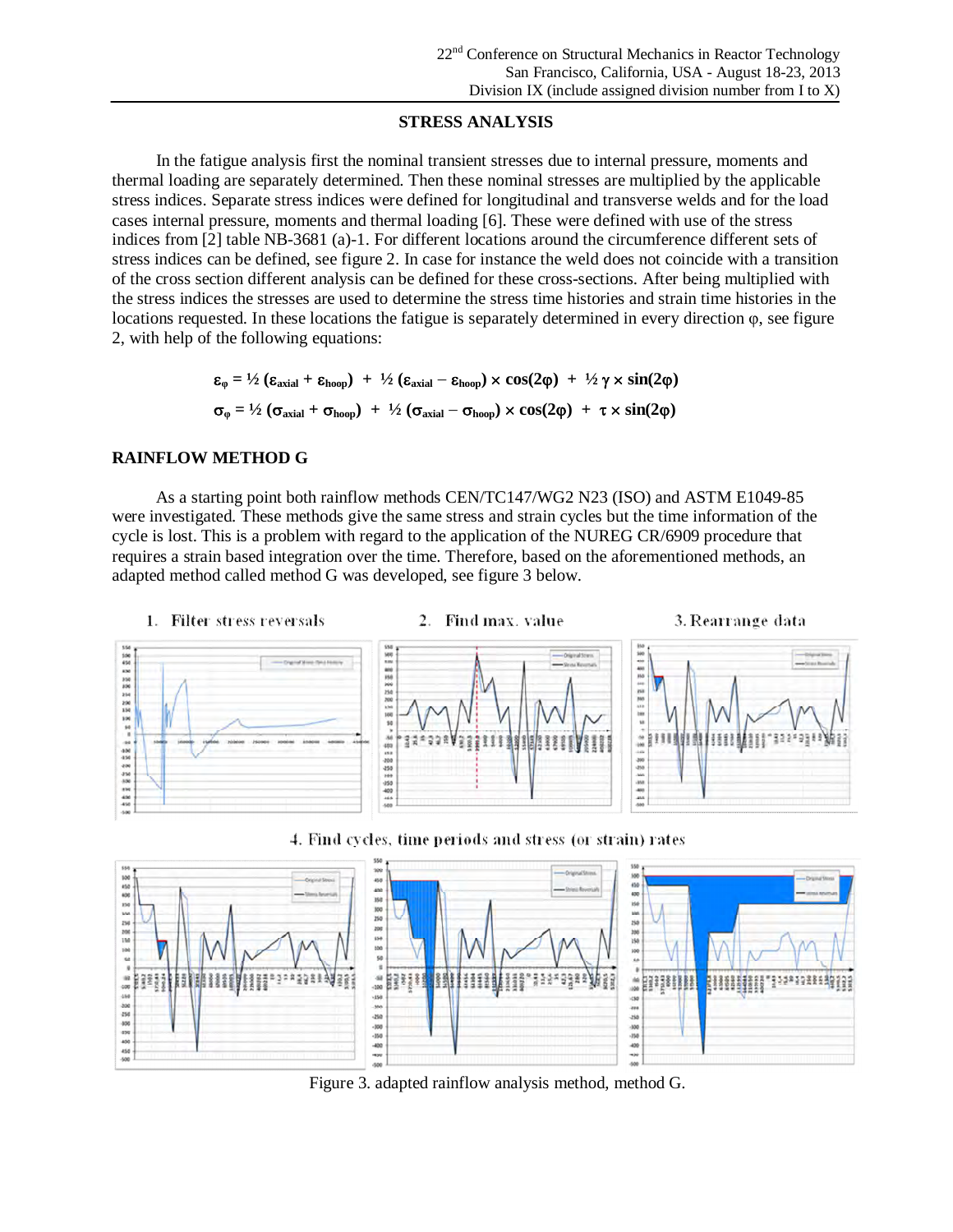## **STRESS BASED METHODS J0, J1 AND J2**

Stress cycles are determined with the classic rainflow method CEN/TC149

**J0**: Fen = 1, environmental effects are not taken into account.

Stress cycles and associated time steps with rainflow analysis procedure G

- **J1**: Fen*<sup>i</sup>* is determined for the whole load cycle i and used for all of its stress cycles *m*
- **J2**: Fen*i-m* is determined for every stress cycle *m* based upon the time spans from the rainflow analysis procedure G.

| Strain / Fen                 | Method J1, J2<br>Stress intensity                                                                                                                                                        | Equations used in the flowchart                                                                                                |
|------------------------------|------------------------------------------------------------------------------------------------------------------------------------------------------------------------------------------|--------------------------------------------------------------------------------------------------------------------------------|
| $\epsilon_{j}$               | $S_{12} = \sigma_{\omega}$ (Inner surface and Fen)<br>$S_{12} = \sigma_{\varphi} - \sigma_{\varphi+90}$ in case the sign of<br>$\sigma_{\varphi}$ and $\sigma_{\varphi+90}$ is different | $S_{12} = \sigma_{\varphi} (\Delta \sigma_{\text{rad}} \tilde{\equiv} 0)$<br>$S_{12} = \sigma_{\varphi} - \sigma_{\varphi+90}$ |
| $\varepsilon_{\text{hoop}}$  | $S_{23} = s_{\text{hoop}} - s_{\text{radial}}$ (Same as $s_{90} - s_{\text{rad}}$ )                                                                                                      | $S_{23} = \sigma_{90} - \sigma_{rad}$                                                                                          |
| $\mathcal{E}_{\text{axial}}$ | $S_{31} = S_{radial} - S_{axial}$ (Same as $S_{rad} - S_0$ )                                                                                                                             | $S_{31} = \sigma_{rad} - \sigma_0$                                                                                             |

Table 1, Determination of  $S_{12}$ ,  $S_{23}$  and  $S_{31}$  for the stress based methods J0, J1 and J2

## **STRAIN BASED METHODS V1 AND V2**

Strain cycles and associated time steps are determined with rainflow analysis procedure G. At present the strain based methods are used for Fen-analysis:

- **V1**: Fen<sub>i</sub> is determined for whole load cycle i and used for all of its strain cycles *m*
- **V2**: Fen*i-m* is determined for every strain cycle *m* based upon the time spans from the rainflow analysis procedure G.

| Strain / Fen                 | Method V1, V2: Strain intensity,<br>only when $F_{en}$ is computed                | Equations used in the flowchart                                                   |  |  |
|------------------------------|-----------------------------------------------------------------------------------|-----------------------------------------------------------------------------------|--|--|
| $\mathcal{E}_{\text{axial}}$ | $S_{31} = \varepsilon_{\text{axial}} \times E$                                    | $S_{31} = \varepsilon_0 \times E$                                                 |  |  |
| $\mathcal{E}_{\text{hoop}}$  | $S_{23} = \varepsilon_{\text{hoop}} \times E$                                     | $S_{23} = \varepsilon_{90} \times E$                                              |  |  |
| $\varepsilon_j$              | $S_{12} = \varepsilon_i \times E$ ( $\Delta \varepsilon_{\text{rad}} \approx 0$ ) | $S_{12} = \varepsilon_i \times E$ ( $\Delta \varepsilon_{\text{rad}} \approx 0$ ) |  |  |

Table 2, Determination of  $S_{12}$ ,  $S_{23}$  and  $S_{31}$  for the stress based methods V1 and V2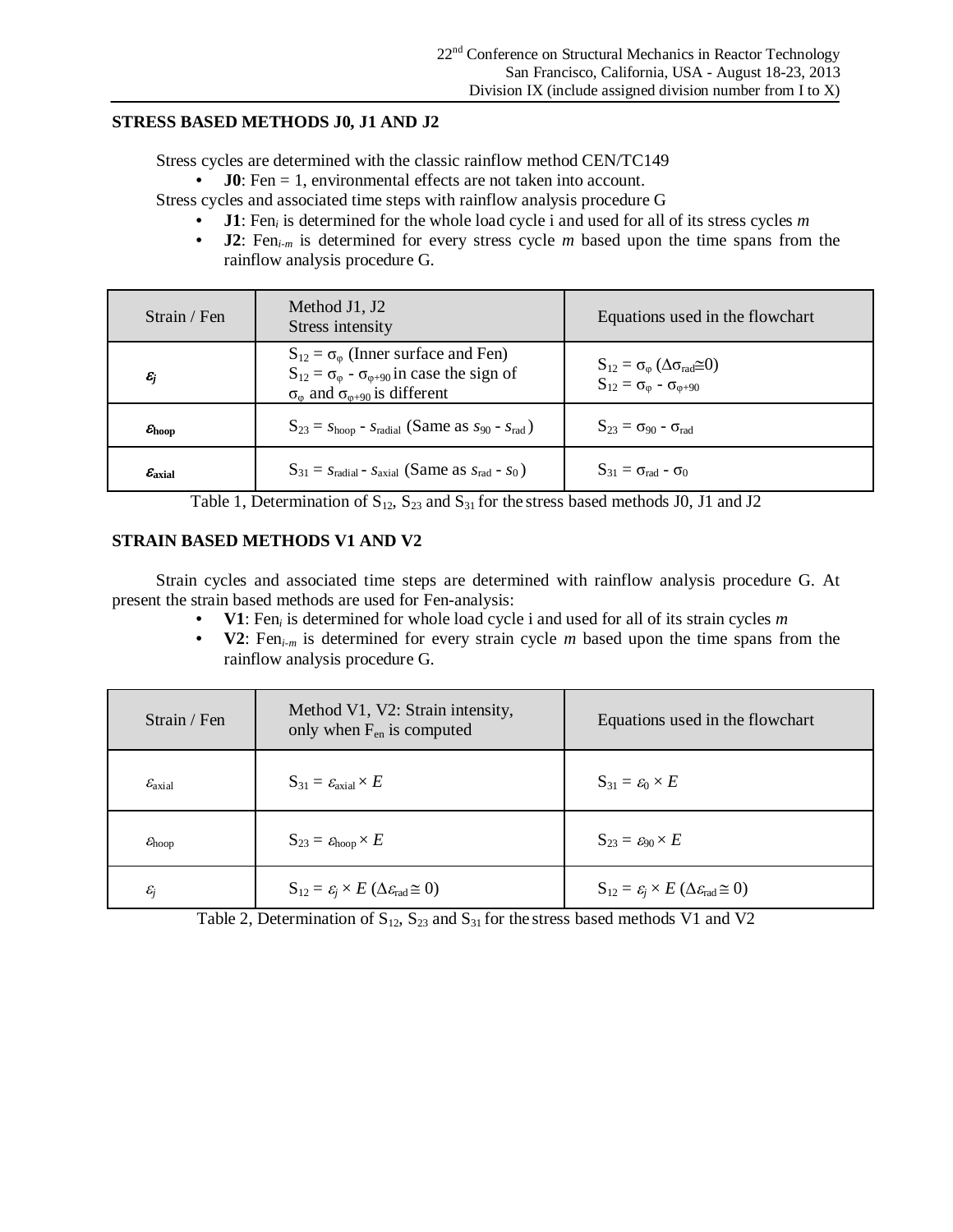#### **DETERMINATION ON THE F<sub>EN</sub>**

The following definitions are used:

- **Fen,k** Instantaneous **Fen** factor (**Fen,nom** in [1])
- $\mathbf{F}_{en,r}$  **F**<sub>en</sub> factor for strain rise *r*
- $\mathbf{F}_{en,\varphi,m}$   $\mathbf{F}_{en}$  factor for stress cycle *m*
- $\mathbf{F}_{en, \phi}$  *i*  $\mathbf{F}_{en}$  factor for load cycle *i*

The main steps of the  $\mathbf{F}_{en}$  computations for the considered strain history are computation of  $\mathbf{F}_{en,k}$ values, computation of  $\mathbf{F}_{en,r}$  values and finally computation of final Fen values  $\mathbf{F}_{en,\varphi_m}$  or  $\mathbf{F}_{en,\varphi_m}$ . The instantaneous  $\mathbf{F}_{en,k}$  value for a time step k and time interval  $t_1 \ldots t_2$  is calculated with the NUREG/CR-6909 Appendix A Equations (A.2) ... (A.18), where:

Strain increase  $\Delta \varepsilon_k = \varepsilon_2 - \varepsilon_1$ Strain rate  $\acute{\epsilon}_{k} = \Delta \epsilon_{k} / (t_{2} - t_{1}) > 0$ Inner surface temp.  $T_k = \max[T_1, T_2]$ Dissolved oxygen level  $O_k = max[ O_1, O_2]$ Sulfur content For austenitic stainless steels:  $F_{en,k} = \exp(0.734 - T' O' \epsilon')$ 

 $F_{en}$  for one strain rise,  $F_{en,r}$  is determined from eq. (30) [1]:  $\mathbf{\varepsilon}_{\text{max}} - (\mathbf{\varepsilon}_{\text{min}} + \mathbf{\varepsilon}_{\text{th}})$  $F_{\text{en }r} = \sum_{k=1}^{n} F_{\text{en }k}(\varepsilon_k, T_k) \frac{\Delta \varepsilon_k}{\Delta \varepsilon_k}$  $_{\text{max}}$   $_{\text{C}}$   $_{\text{min}}$   $_{\text{T}}$   $_{\text{C}}$   $_{\text{th}}$  $k = \frac{AC_k}{A}$ n  $k=1$  $\mathcal{E}_{\text{en,r}} = \ \sum_{\text{k=1}}^{\text{c}} \mathrm{F}_{\text{en},\text{k}}(\boldsymbol{\varepsilon}_\text{k},\!text{T}_\text{k}) \frac{\Delta \boldsymbol{\varepsilon}_\text{k}}{\boldsymbol{\varepsilon}_{\text{max}}-(\boldsymbol{\varepsilon}_{\text{min}}+\boldsymbol{\varepsilon}_{\text{min}})$ 

According to [17] the F<sub>en</sub> factor for one stress cycle or for the whole load history,  $F_{en,0}$  is calculated as:



Figure 4, Determination of the Fen factor for method V2.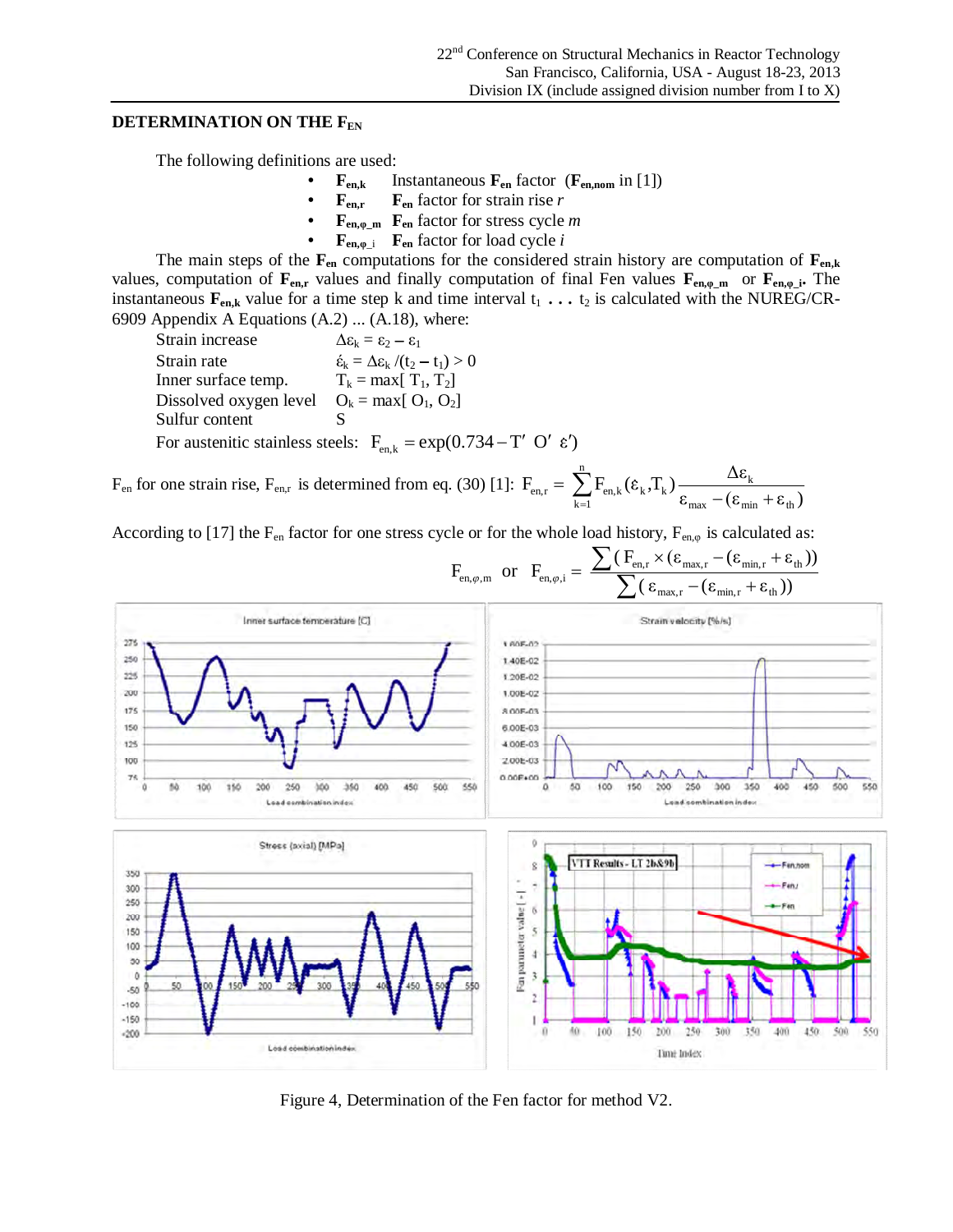## **RESULT PRESENTATION**

Below some results are summarized for the ASME NB-3650M cumulative usage factor analysis for Node ID 69 (Weld1.312-3 9B) and for Method V2. Cumulative usage factor is calculated for each circumferential angle  $\theta$ , at inside/outside surface and for direction angle  $\varphi$ :

| POINT<br>5<br>SUMMARY | MEMBER<br>LOCAL<br>ΟF | NODE<br><b>FACTORS</b><br>USAGE | 2<br>ALONG<br>CTRCUMFERENCE:       |                                         |            |         |
|-----------------------|-----------------------|---------------------------------|------------------------------------|-----------------------------------------|------------|---------|
| ANGLE                 | <b>SURFACE</b>        | <b>FACTOR</b><br>USAGE          | UMBER<br>TOTAL.<br>ОF              | <b>RANGE</b><br>MAX                     | FOR:       |         |
| ANGLE                 |                       |                                 |                                    |                                         |            |         |
| [deg.]                |                       |                                 | STRESS CYCLES                      | [MPa]                                   | DIFFERENCE |         |
| [deg]                 |                       |                                 |                                    |                                         |            |         |
| 0.00                  | ΙN                    | 0.305261                        | 12279                              | 994.06                                  | S12        | ۱Ũ      |
| 0.00                  | ΙN                    | 0.273361                        | 12274                              | 977.28                                  | \$12       | 15      |
|                       |                       |                                 |                                    |                                         |            |         |
| 150.00                | ΙN                    | 0.383262                        | 12879                              | 1049.90                                 | <b>S12</b> | $\circ$ |
| 150.00                | IN                    | 0.341927                        | 12809                              | 1031.94                                 | 512        | 15      |
| 150.00                | IN                    | 0.202664                        | 12656                              | 968.60                                  | 512        | 30      |
|                       |                       |                                 |                                    |                                         |            |         |
| 150.00                | OUT                   | 0.067687                        | 12266                              | 638.44                                  | 512        | - O     |
| 150.00                | OUT                   | 0.054845                        | 12266                              | 606.19                                  | S12        | 15      |
|                       |                       |                                 |                                    |                                         |            |         |
| LOCATION              | WITH MAX.             | USAGE FACTOR:                   |                                    |                                         |            |         |
| 150.00                | ΙN                    | .383262                         | 12879                              | 1049.90                                 | <b>S12</b> | o       |
| $***$ NR-3650M        | TOTAL.                | <b>USAGE</b><br>FACTOR          | 0.383262<br>$\frac{1}{2}$<br>tren. | $\frac{1}{2\sqrt{2}}$<br>$Fen =$<br>打一大 | 0.155090   | 2.47    |

Below a more detailed result listing for the ASME NB-3650M total usage factor calculation for Node ID 69 (Weld1.312-3 9B) and for Method V2: Circumferential angle  $\theta = 150^{\circ}$ , Inside surface, Stress Intensity S12, Direction angle  $\varphi = 0^{\circ}$  is presented.

ANGLE 150. deg., INSIDE, RADIUS POINT 5 **MEMBER NODE** 2. 146.25 mm 1

LOCATION WITH MAX. USAGE FACTOR: FATIGUE FACTOR Fen CALCULATIONS V2 FOR STEEL TYPE MCUR=12:AUSTENITIC STAINLESS NUREG/CR-6909 IDENTIFICATION OF STRESS INTENSITY S12 CYCLES BY HYSTERESIS COUNTING (RAINFLOW) Ke = ELASTIC-PLASTIC FACTOR USED WHEN RANGE EXCEEDS 3\*Sm

| LOAD SET PAIR |             | <b>STRESS</b>                   | <b>STRESS</b> | <b>CYCLES</b>    |            |         | USAGE FACTORS |                                      |
|---------------|-------------|---------------------------------|---------------|------------------|------------|---------|---------------|--------------------------------------|
|               | INDEX INDEX | <b>RANGE</b>                    | CYCLES        | <b>ALLOWABLE</b> | Кe         | Fen     | W/O FEN       | INCREMENT CUMULATIVE<br>FEN INCLUDED |
| 344           | 7346        | 14.68                           | 290           | 99999999         | 1,00       | 1.00    | 0.000000      | 0.000000                             |
| 50            | 84          | 41.62                           | 290           | 99999999         | 1.00       | 1.00    | 0,000000      | 0.000000                             |
| 307           | 328         | 96.44                           | 290           | 99999999         | 1.00       | 1.00    | 0.000000      | 0.000000                             |
|               |             |                                 |               |                  |            |         |               |                                      |
| 5121          | 5160        | 364.62                          | 280           | 143095           | 1.00       | 9.58    | 0.001957      | 0.144635                             |
| 4692          | 5028        | 1049.90                         | 280           | 3045             | 1.00       | 2.59    | 0.091954      | 0.382880                             |
| 5840          | 5941        | 526.22                          | 5             | 33618            | 1.00       | 1.00    | 0.000149      | 0.383028                             |
| 6629          | 6705        | 384.45                          | 25            | 112363           | 1.00       | 1.00    | 0.000222      | 0.383251                             |
| 7003          | 7052        | 200.69                          | 100           | 9130375          | 1.00       | 1.00    | 0.000011      | 0.383262                             |
| END           | OF TABLE    |                                 |               |                  |            |         |               |                                      |
|               |             | *** NB-3650M TOTAL USAGE FACTOR |               | $0.383262 =$     | <b>Uen</b> | $= 0$ * | $Fen =$       | $0.155090*$<br>2.47                  |

The actual documentation will be made directly from the PAMS database system with a postprocessor program that is designed to fill a template report with tables, figures and pieces of text while taking care of the index and source reference lists [13], [14] and [15].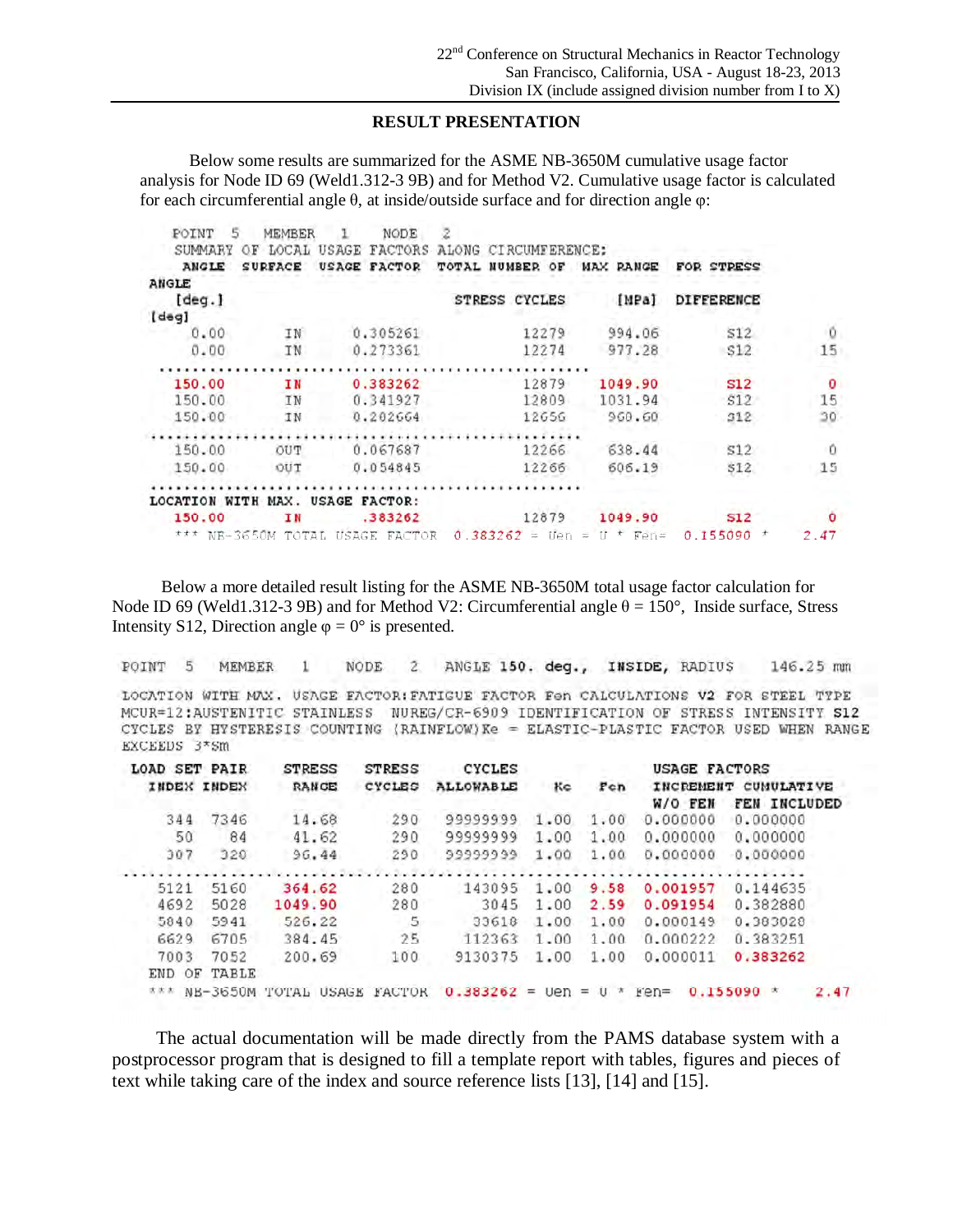#### **FUTURE DEVELOPMENT**

In the future the following items will be studied:

- 1. Simplify and improve the consistency in the determination of the stress intensities, as well with regard to the procedure used as to the type of fatigue testing behind the procedure.
- 2. Investigate the influence of the temperature used in the different parts of the different analysis steps to make the use of the temperature as consistent as possible, see table 3 below.

| <b>Calculation Step</b>                                             | <b>Classic ASME NB-3600</b>                                                                                                                | ASME NB-3650M                                                                                                                                                     |  |
|---------------------------------------------------------------------|--------------------------------------------------------------------------------------------------------------------------------------------|-------------------------------------------------------------------------------------------------------------------------------------------------------------------|--|
| FPIPE forces and moments                                            | $E = E_h$ : Max. $T_{ave}$ for the transient<br>$\alpha$ : $T_{ave}$ for load case at current time                                         | Same                                                                                                                                                              |  |
| 1-D Thermal shock analysis<br>(in FPIPE and ASME NB)                | $\lambda$ : $T_{ave}$<br>$C_p$ : $T_{ave}$                                                                                                 | Same                                                                                                                                                              |  |
| Stress components from<br>thermal gradients                         | E:At room temperature ( $T_{\text{room}} = 20 \text{ °C}$ )<br><b><i>a</i></b> : At room temperature ( $T_{\text{room}} = 20 \text{ °C}$ ) | $E: (T_{in} + T_{out}) / 2$<br>$\alpha$ : T <sub>integ</sub> location or $(T_{in}+T_{out})/2$                                                                     |  |
| $Ke$ factor                                                         | $S_m$ : Max. $T_{ave}$ for the loadset pair                                                                                                | Same                                                                                                                                                              |  |
| Design fatigue curve<br>correction factor $(E_{\text{design}}/E_c)$ | $E_{\text{design}}$ : For design fatigue curve<br>: At cold state ( $T_c = ?$ )<br>$E_c$                                                   | Same                                                                                                                                                              |  |
| <b>Stress Ratchet check</b>                                         | $S_v$ : average $T_{in}$                                                                                                                   | Same                                                                                                                                                              |  |
| Discontinuity stress                                                | E:At room temperature ( $T_{\text{room}} = 20 \text{ °C}$ )<br><b>0.</b> : At room temperature ( $T_{\text{room}} = 20 \text{ °C}$ )       | $E_a$ : $T_{ave a}$ and $E_b$ : $T_{ave b}$<br>$v_a$ : $T_{ave a}$ and $v_b$ : $T_{ave b}$<br>$\alpha_a$ : T <sub>ave a</sub> and $\alpha_b$ : T <sub>ave b</sub> |  |
| Fen,k                                                               |                                                                                                                                            | $T^*: Max. \{T_{in\_time\_1}, T_{in\_time\_2}\}$                                                                                                                  |  |
| Strain $\varphi$                                                    |                                                                                                                                            | $E:(T_{in}+T_{out})/2$<br>$\mathbf{v}$ : $(T_{\text{in}} + T_{\text{out}})/2$                                                                                     |  |
| <b>Stress Intensities</b>                                           |                                                                                                                                            | $E: (T_{in} + T_{out})/2$                                                                                                                                         |  |

Table 3, Influence of the temperature used in the different parts of the different analysis steps

3. EPRI Report[9] presents an improved approach to perform simplified elastic-plastic fatigue analysis by analytical equations. This could be incorporated into ASME NB-3650M fatigue analysis method.